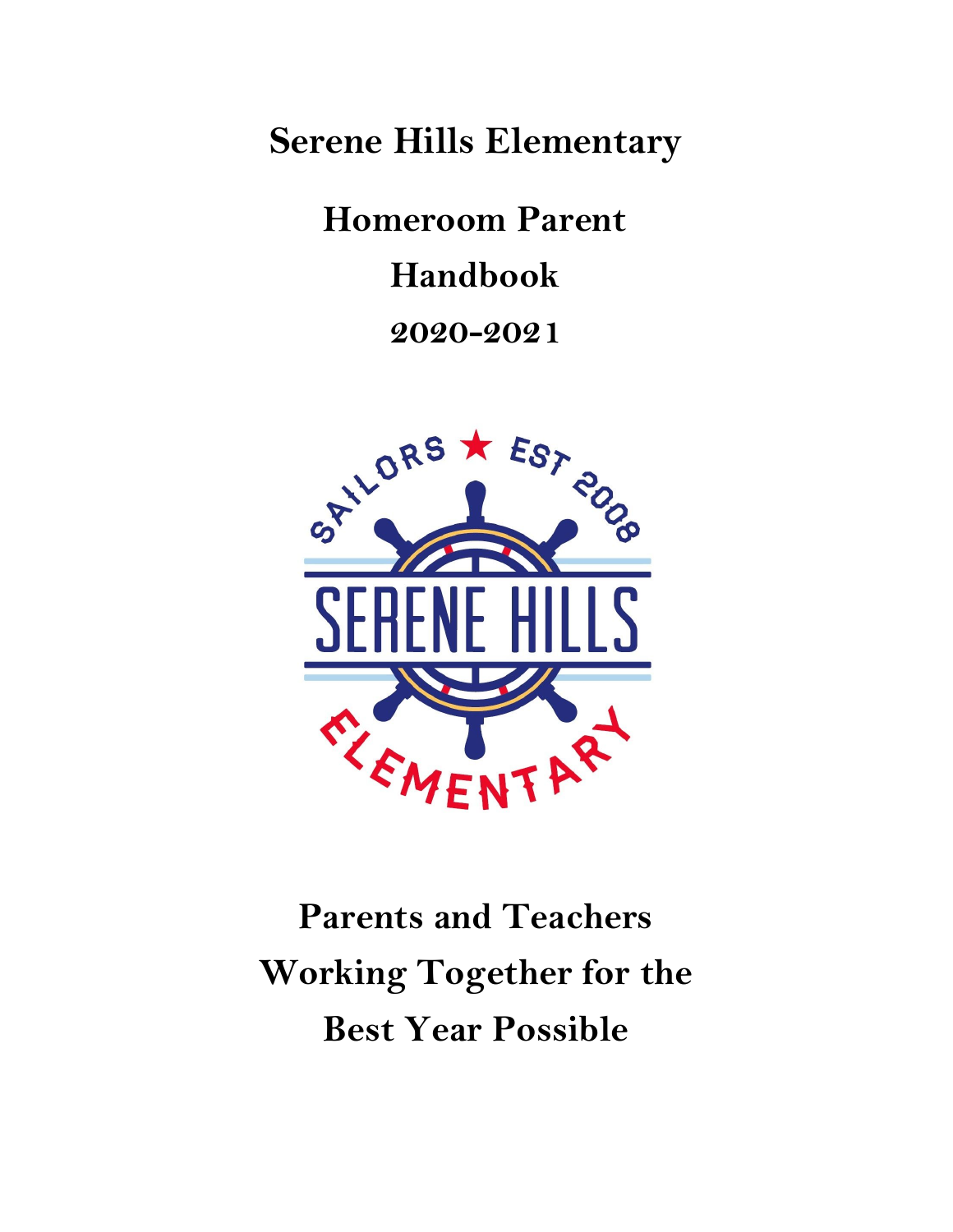Thank you so much for volunteering to be a Homeroom Parent in your child's classroom this year! This packet has been put together for you to reference throughout the year. The information in this packet can be found on our PTO Website.

#### <https://www.serenehillspto.org/shevolunteer>

We are so excited about your participation and want you to know that you play a vital role in our school. We appreciate you giving your time and talents to this very important job. We hope this handbook helps clarify your role as a Homeroom Parent. We also encourage you to attend one General PTO meeting this year. It's a great opportunity to see what is going on at the school and give much needed parent feedback.

# **SHE HOME ROOM PARENT DUTIES**

### **Homeroom Parent Responsibilities**

- Communicate with the Teacher
- Communicate with the class parents done through Konstella
- Communicate with the PTO Volunteer Coordinator passing on SHE Administration and PTO information to parents through email (less this year)
- Organization of any Classroom Parties and other School Events such as Carnival and Track and Field Day if they occur
- Organize class gifts for Teachers (Birthday, Holiday, and EOY)
- Organize efforts for Teacher Appreciation Week
- Be a Positive Role Model by keeping things upbeat and positive at all times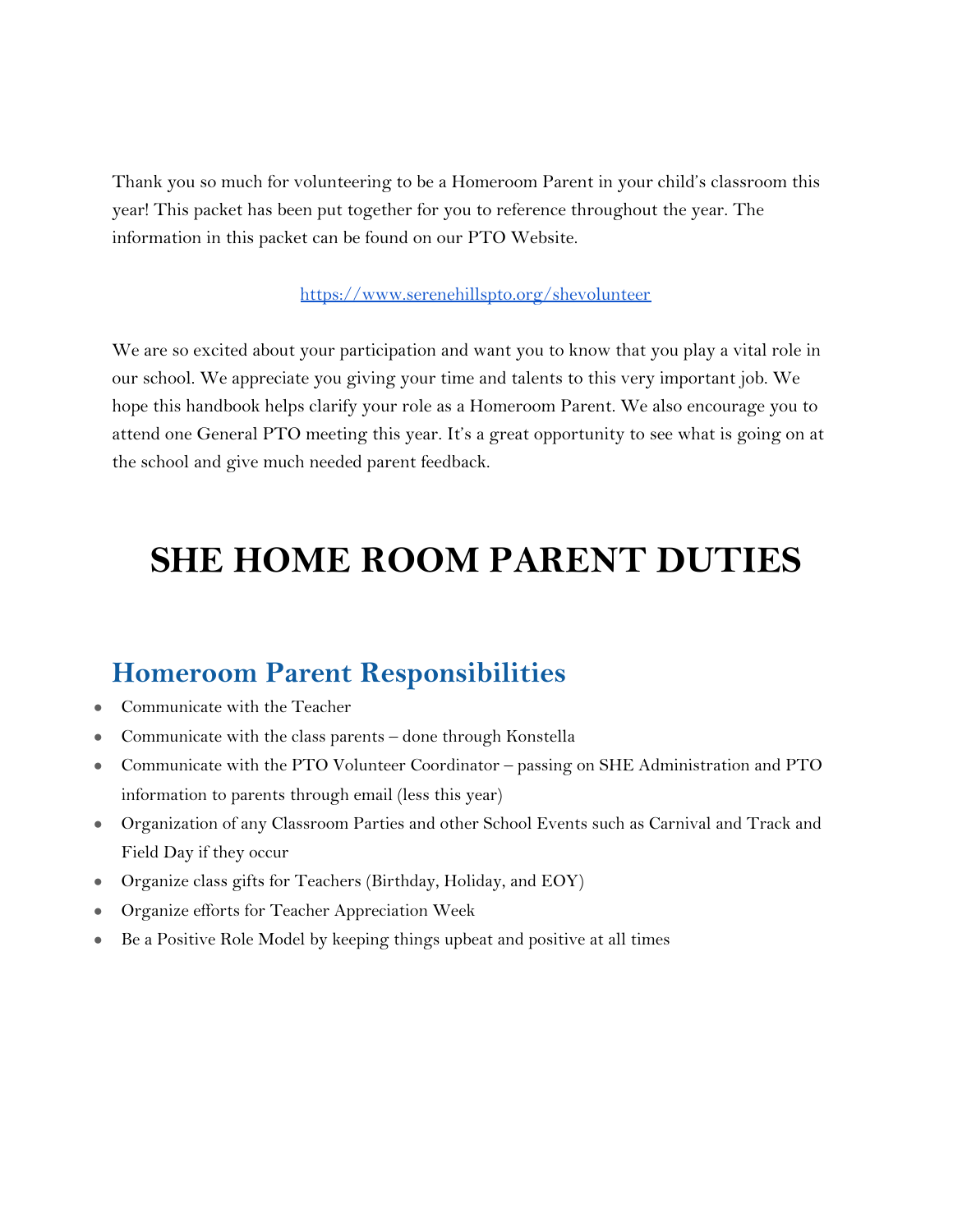## **Homeroom Parent Guidelines**

- 1. Meet virtually with your teacher as early as possible to get an understanding of what is expected of you and the classroom assistance that will be needed. You may be meeting with the whole Grade level HRP's if teachers set it up that way.
- 2. Get a contact list from your teacher with parent information such as email address and ensure all parents have been invited to Konstella. Parents will have the opportunity to register and add phone numbers, etc so that other parents can reach out. This replaces a class contact list.
- 3. If parents have not registered on Konstella, follow the instructions below on how to add parents into the classroom.
- 4. Make Parent contact through Konstella by sending an introduction letter provided to you by the PTO (which can be tailored to your specific classroom). This letter will lay out the school year for parents and will also help in the explanation of donations throughout the year.
- 5. Home Room Parents are asked to make an effort to include all parents who wish to volunteer for the homeroom in all phases of planning for classroom events.
- 6. Follow all regulated policies, guidelines and procedures such as Texas Rules and Guidelines, LTISD Rules and Policies, SHE Rules and Policies, SHE PTO Rules, By-laws, Policies and Guidelines, especially at party times. Please make a note to all parents about any classroom allergies.
- 7. Be a positive role model and be calm at all times. Should a situation arise and one or two contacts does not solve the situation, please turn the situation over to the Volunteer Coordinator to be handled with the assistance of Principal Leudecke.
- 8. Since the volunteer opportunities this year will be different, please adhere to LTISD guidelines for volunteering in the school.

Inviting Parents to Konstella:

As HRPs, we will be assigning you the Parent Lead role in Konstella for your classrooms. Since we will be using Konstella for all PTO and HRP emails this year, please request the parent email list from your teacher and add your parents who aren't already registered in your class into the classroom as follows.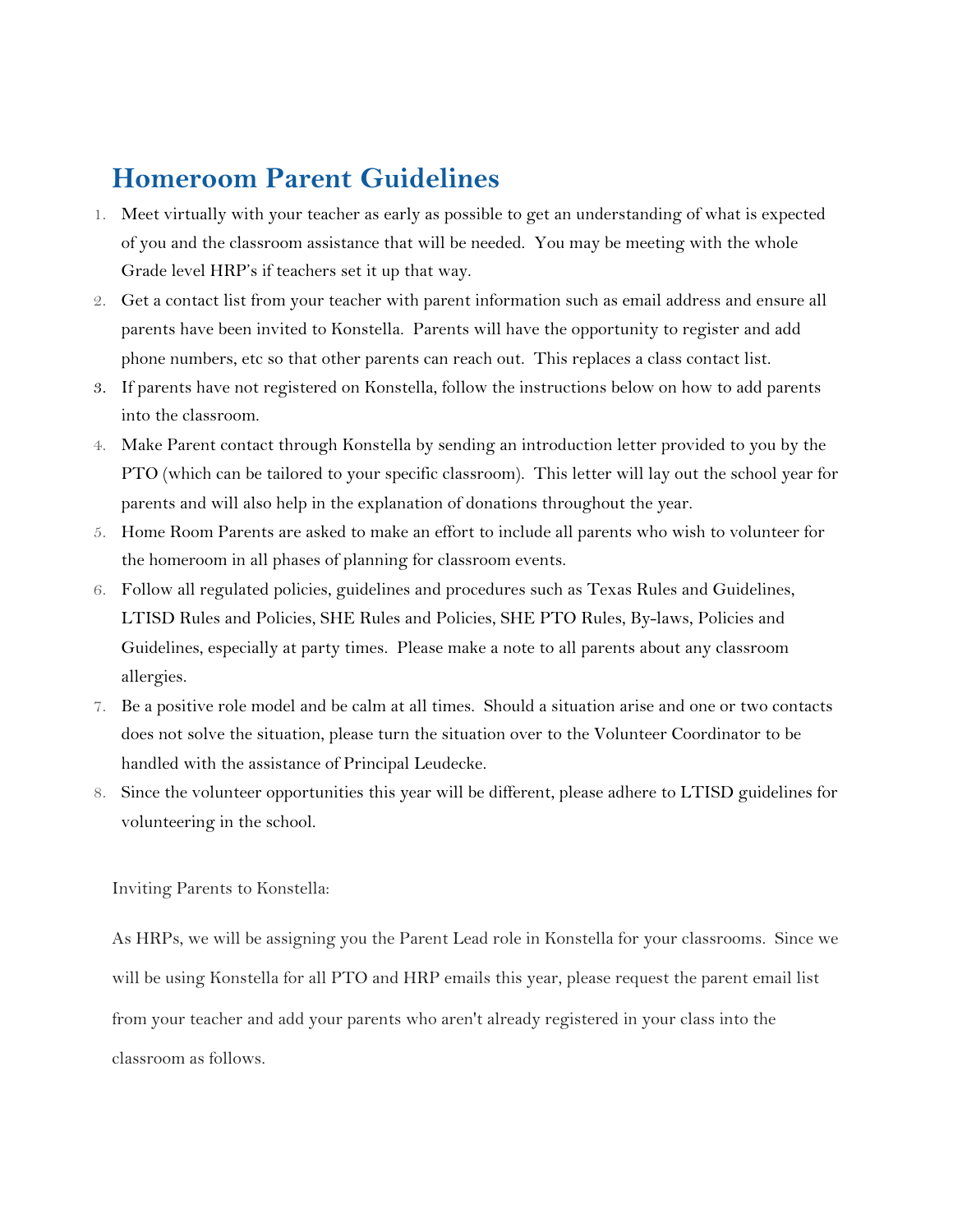Click the Invite Link from the left hand menu. Invite by Email into your classroom as a Parent. Parents have the ability to create an account to manage preferences or to opt out but will receive emails even if they don't create a parent account.



You can check to see which parents are already registered by selecting your classroom from the left hand menu and then selecting More / Members. You can also manage members from this page using the Manage Members orange button in the top right hand side corner.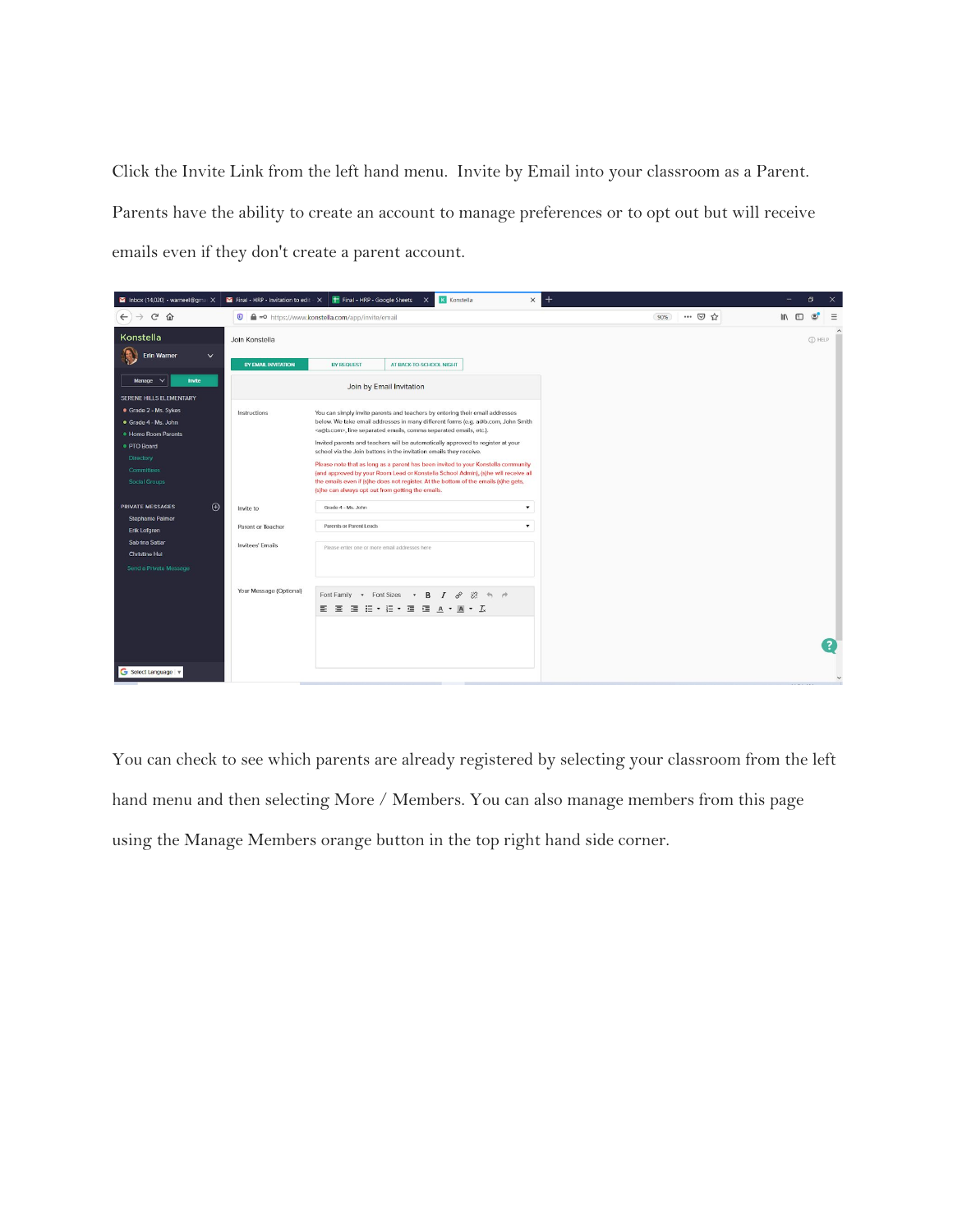| Inbox (14,020) - wameel@gma $\times$                                                                                                                                                         | $^{+}$<br>$\blacksquare$ Final - HRP - Invitation to edit - $\times$ $\blacksquare$ Final - HRP - Google Sheets $\times$<br>K Konstella<br>$\times$                                                                                                                                                       | Ð<br>$\times$                                                                                                                                                                                                                            |
|----------------------------------------------------------------------------------------------------------------------------------------------------------------------------------------------|-----------------------------------------------------------------------------------------------------------------------------------------------------------------------------------------------------------------------------------------------------------------------------------------------------------|------------------------------------------------------------------------------------------------------------------------------------------------------------------------------------------------------------------------------------------|
| $C$ $\hat{w}$                                                                                                                                                                                | 90%<br>1com/app/group/5f1b6f57b63ae8274f04b22f/chats                                                                                                                                                                                                                                                      | … ⊙☆<br><b>III</b>                                                                                                                                                                                                                       |
| Konstella                                                                                                                                                                                    | Grade $4 - Ms$ . John (18 parents, 1 teacher) $\{0\}$<br>(2)                                                                                                                                                                                                                                              | $\alpha$                                                                                                                                                                                                                                 |
| <b>Erin Warner</b><br>$\checkmark$                                                                                                                                                           | (iii) Calendar<br>O Messages<br>More $\vee$                                                                                                                                                                                                                                                               | $\oplus$ CREATE<br><b>My Creations</b>                                                                                                                                                                                                   |
| Manage V<br>Invite<br>SERENE HILLS ELEMENTARY<br>• Grade 2 - Ms. Sykes<br>Grade 4 - Ms. John<br>· Home Room Parents<br>· PTO Board<br>Directory<br><b>Committees</b><br><b>Social Groups</b> | Announcements<br>Lol. smart man<br>Sign-ups<br><b>同</b> Photos<br>Daniela Daniel<br><b>DD</b><br>Files & Links<br>Hahaha Marcus<br>$\Omega$ Members<br>Sep 21<br>Erin Warner created Ms. John's Friday Fun Day! - Show N Tell (Friday, Sep 25)<br>庙<br>Erin Warner added 1 file link to Files in Messages | $\land$<br>$\wedge$<br>Marcus Howard<br>MH<br>Austin Howard's Dad<br>7:25 pm<br>Claire Kinnersley<br>$\alpha$<br>Isabella Kinnersley's Mom<br>Katelyn LaFranchi<br>ĸL.<br>Cohen LaFranchi's Mom<br>Mary Martinez<br>Gavin Martinez's Mom |
| $_{\oplus}$<br><b>PRIVATE MESSAGES</b><br><b>Stephanie Palmer</b><br><b>Erik Lofgren</b>                                                                                                     | ĉ<br>John the Jubilant Sailor<br>Monday                                                                                                                                                                                                                                                                   | Gilbert Martinez<br>GM<br>Gavin Martinez's Dad<br>Jennavieve Rasmussen<br>$\left[ \begin{array}{cc} R \end{array} \right]$<br>Seamus Rasmussen's Mom                                                                                     |
| Sabrina Sattar<br><b>Christine Hul</b><br>Send a Private Message                                                                                                                             | Erin Warner edited Ms. John's Friday Fun Day - Crazy Hair! (Friday, Oct 2)                                                                                                                                                                                                                                | <b>Tiffanie Roberts</b><br>Tiffanie Roberto                                                                                                                                                                                              |
|                                                                                                                                                                                              | Tuesday                                                                                                                                                                                                                                                                                                   | Erin Warner<br>G.<br>Vivian Warner's Mom                                                                                                                                                                                                 |
|                                                                                                                                                                                              | Amy Hesselgrave created Pledging for the SHE PTO REMIX Fitness Fundraiser is NOW OPEN!<br>Type your message here or drag & drop a photo                                                                                                                                                                   | <b>Tiffany Williams</b><br>Ø.<br>$\checkmark$<br>Caleb Williams's Mom<br>Kurt Williams<br>KW<br>Caleb Williams's Dad                                                                                                                     |
| Colort Language<br>https://www.konstella.com/app/group/5f1b6f57b63ae8274f04b22f/members                                                                                                      | File<br>O Photo                                                                                                                                                                                                                                                                                           | Post<br>O Message Subgroup                                                                                                                                                                                                               |

For assistance with Konstella, please email shepto.comm@gmail.com or [shepto.pres@gmail.com](mailto:shepto.pres@gmail.com).

### **SHE Party Information & Supply List**

(Winter Holiday Party, Valentine's Party, & End of Year Party)

Homeroom Parents will assist teachers by sending home requests for parent donations for party items only. Most of the parties will require donations in the form of food items, craft items, and/or paper goods. An easy way to ask for items is by creating a signup using Signup Genius or Signup.com.

The following dates have been set by the school administration for parties this school year…

**Winter Holiday Party – December 18th Valentine's Day Party – February 10th End of Year Party – May 27st**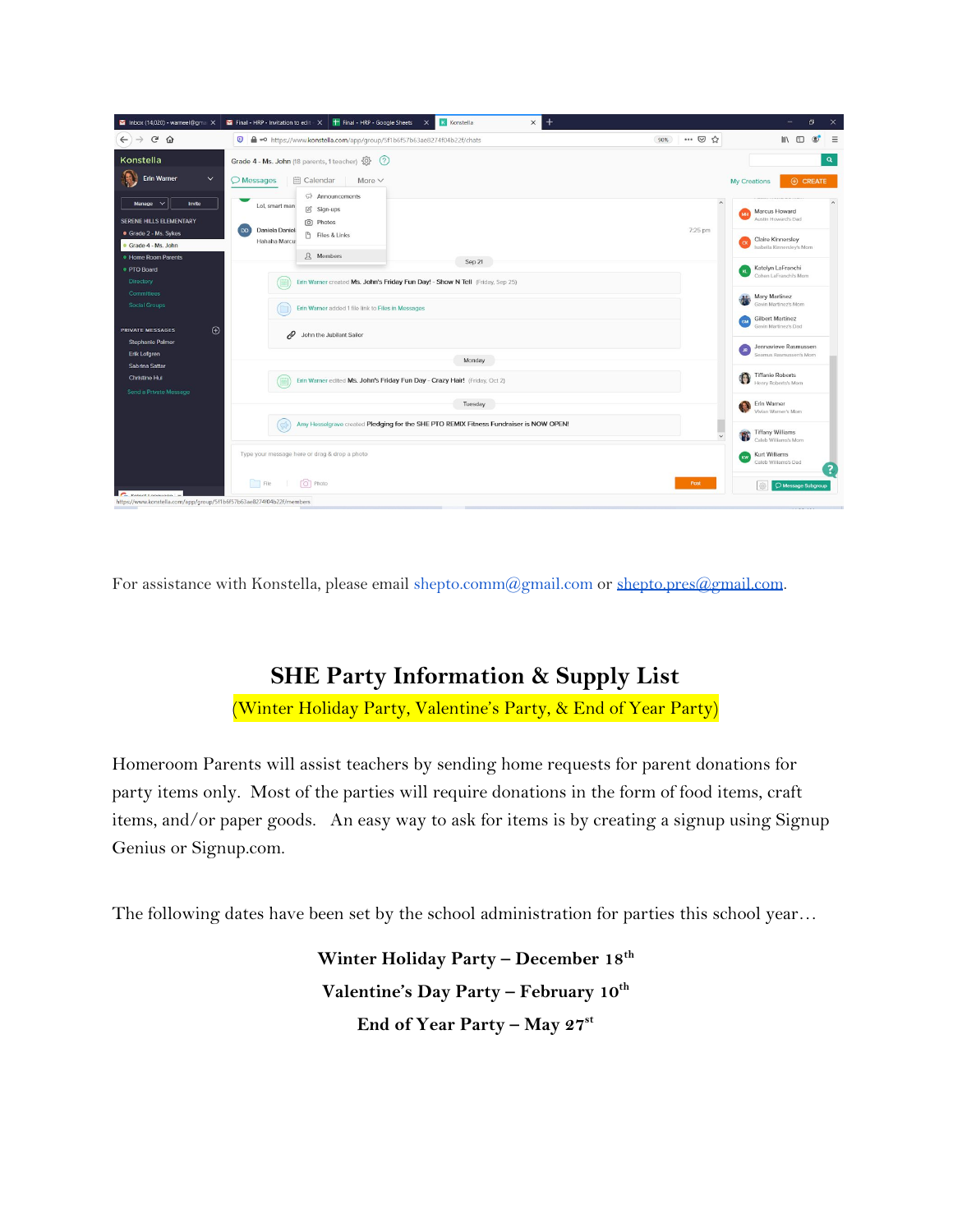- Communicate with your teacher about party plans about 1 month before the party date and verify the party supplies needed. Also, please confirm the date and time with your teacher as sometimes this will get adjusted as the year goes on. Some parties will be coordinated as a team, so be prepared to work with parents from other classrooms if necessary. Typical parties include children moving throughout the room to various stations on their own, playing games and having light refreshments.
- Coordinate each party for your class by contacting parents and requesting volunteers to assist in various ways (if allowed by LTISD guidance) – assisting with the party, providing requested supplies, snacks, etc., and/or helping children with hands-on activities. Use the signup feature in Konstella to create a digital list of items to be donated.
- Please give all parents an opportunity to participate and contribute. Also, please remember to offer various options for parents to choose what they want to donate or how they want to assist.

\*\*\*Please be advised of the new District guidelines for food brought to school for classroom parties.

"Food brought into the classroom must be store-bought or purchased from LTISD Food & Nutrition Services. Other than fruits and vegetables, food must be delivered to the classroom in the original packaging."

Also please remember that volunteers may not be allowed on campus. Please refer to LTISD guidelines.

#### **General Supply List (24 Count/item)**

**Napkins Paper Plates Forks / Spoons** **Plastic Tablecloths Mini Waters**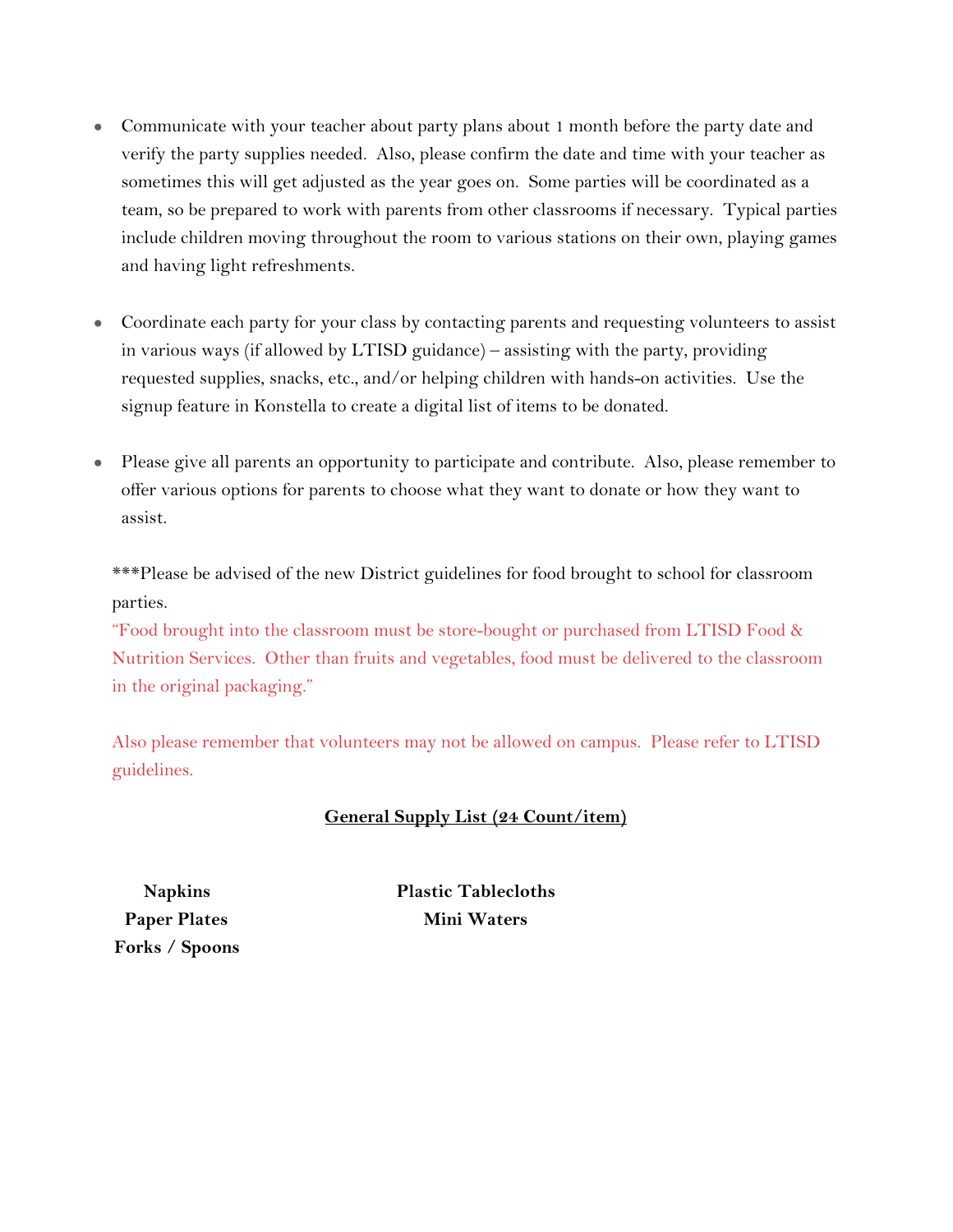#### **Awards**

Award ceremonies are held at the end of each year in individual classrooms. The fifth grade award ceremony will be held in the gym. Ceremony date is May 22 at 10:30 AM. Students will be recognized for achievement in a variety of areas, which include, but are not limited to the following:

- Kindergarten students are awarded a "Certificate of Completion" at the end of their kindergarten year.
- Perfect Attendance is given to all K-5th grade students who have been in attendance every designated student school day.
	- Presidential Excellence and Achievement Awards are presented to fifth grade students.

#### **Food Exemption Days**

 Due to the Texas Public School Nutrition policy, we are able to serve one healthy snack no sooner than 30 minutes after breakfast, 30 minutes before lunch, or 30 minutes after lunch. We have six exemption days for

this rule. The dates selected are as follows:

**Halloween, October 30 Holiday party, December 18 100th day of school, February 2 Valentine's Day, February 10 STEM Day March 12 End of school celebration May 27**

# **Teacher Gifts / Donations**

We realize that many classrooms have collected for and given group gifts to teachers in the past for occasions such as birthdays, holidays and end of year. When collecting money, please kindly inform parents that they are welcome to send individual gifts for these occasions if they desire to do so, and that participation as a class is VOLUNTARY…If money is being sent to the school from parents to

you please be sure all money is sent in a closed envelope marked "To the Attention of (Your name)…". Please talk to your teacher on how you would like for her to get the envelopes to you. Please just keep a reference of who sent money and how much. Or consider setting up a specific

Paypal account to manage the funds for the classroom.

Venmo or paypal is a preferred method of SHE PTO. *Venmo of ers a Credit Card that can be used on your account*.

In years past it has been proven that asking for money for the year at the beginning of school is best. As the year goes on it is harder to collect money when needed. The following gift cost distribution chart can be used to assist in collecting donations.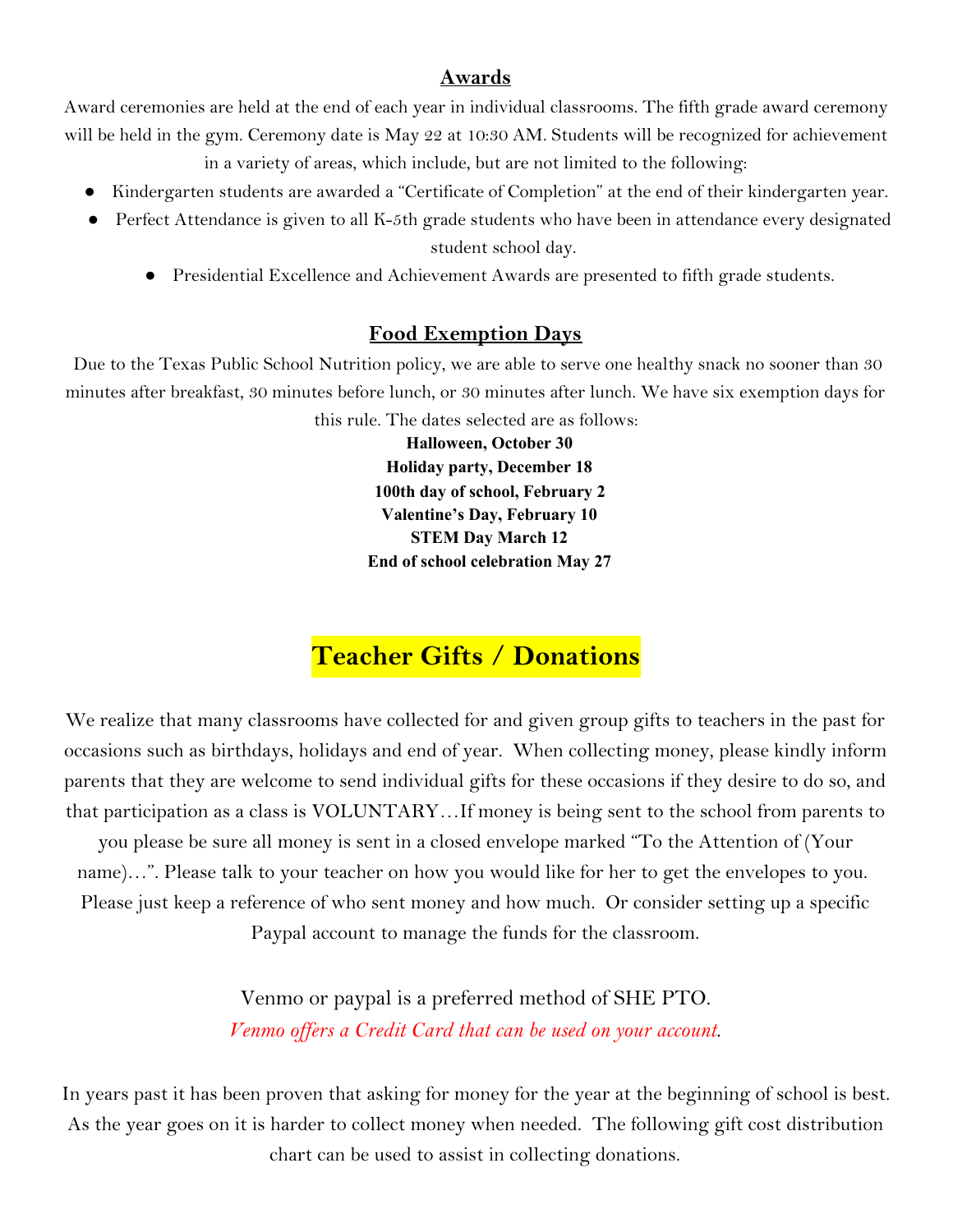| Teacher Birthday Gift                            | \$10 |
|--------------------------------------------------|------|
| Holiday Gift                                     | \$10 |
| End of Year Gift                                 |      |
| Teacher Appreciation                             |      |
| Carnival Class Sponsorship Donation (Goal \$250) |      |
| Total                                            | \$50 |

### **Rough List of Items Needed for Donation Throughout the Year**

Door Decorating Supplies Snacks and water for events/parties General Party List items (next page) Lg Vase for Teacher Appreciation Flowers School Supplies for Teacher Appreciation Auction items, Candy, and Prizes in April for Carnival

# **Teacher Appreciation Week**

Monday

"Thank you" cards from the kids (store bought or homemade)

Tuesday

Flowers - each kid brings in one flower or a small bouquet so that each teacher has a large bouquet to take home (please make sure your teacher has a vase to put flowers in for the day)

> Wednesday Favorite Supplies (think of supplies all teachers need!)

Thursday Favorite Treat (coffee, other drink, sweet treat, etc.)

> Friday End of the Year Gift from class